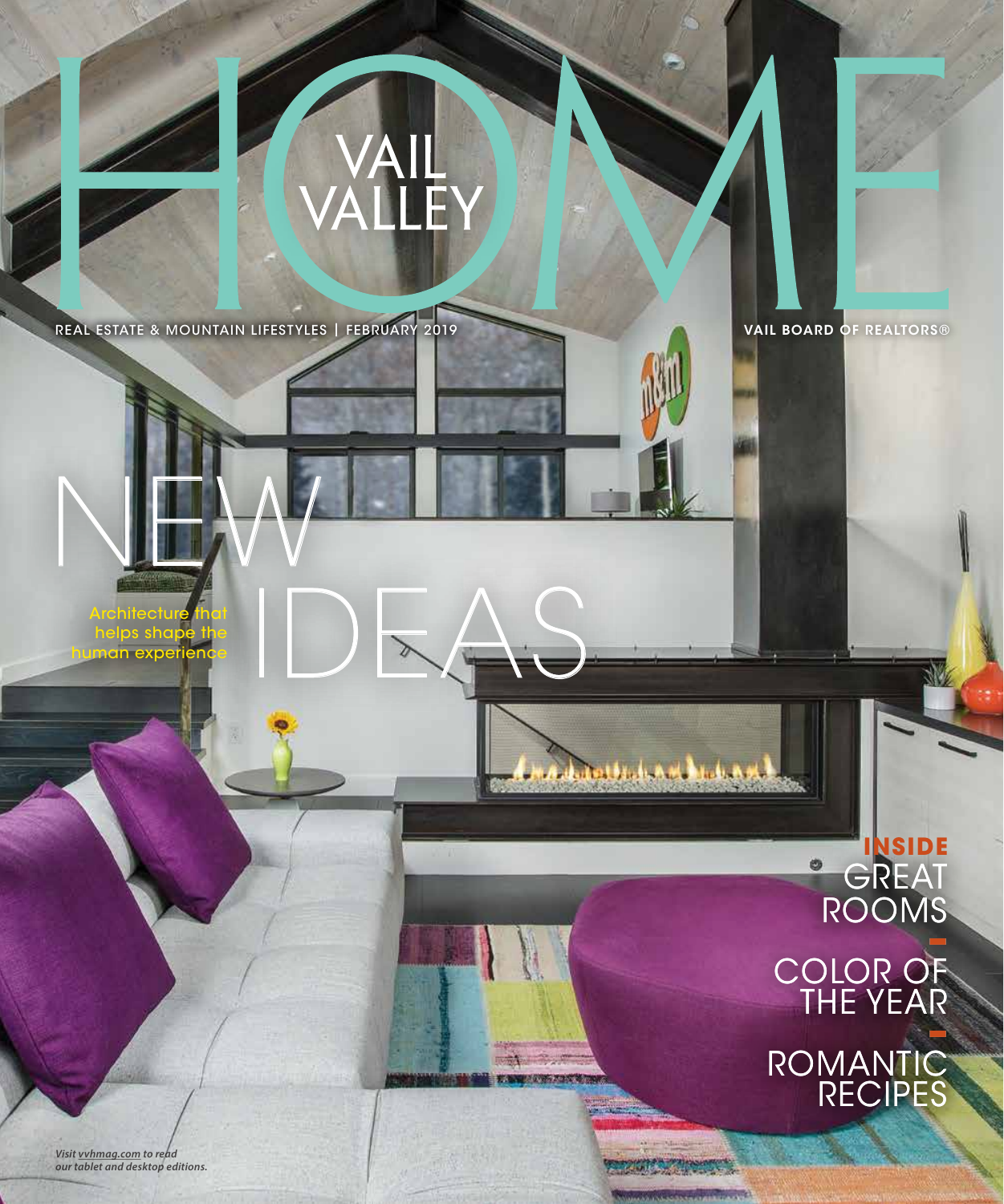

BY KIMBERLY NICOLETTI

FEBRUARY 2019 | VAIL VALLEY HOME **61**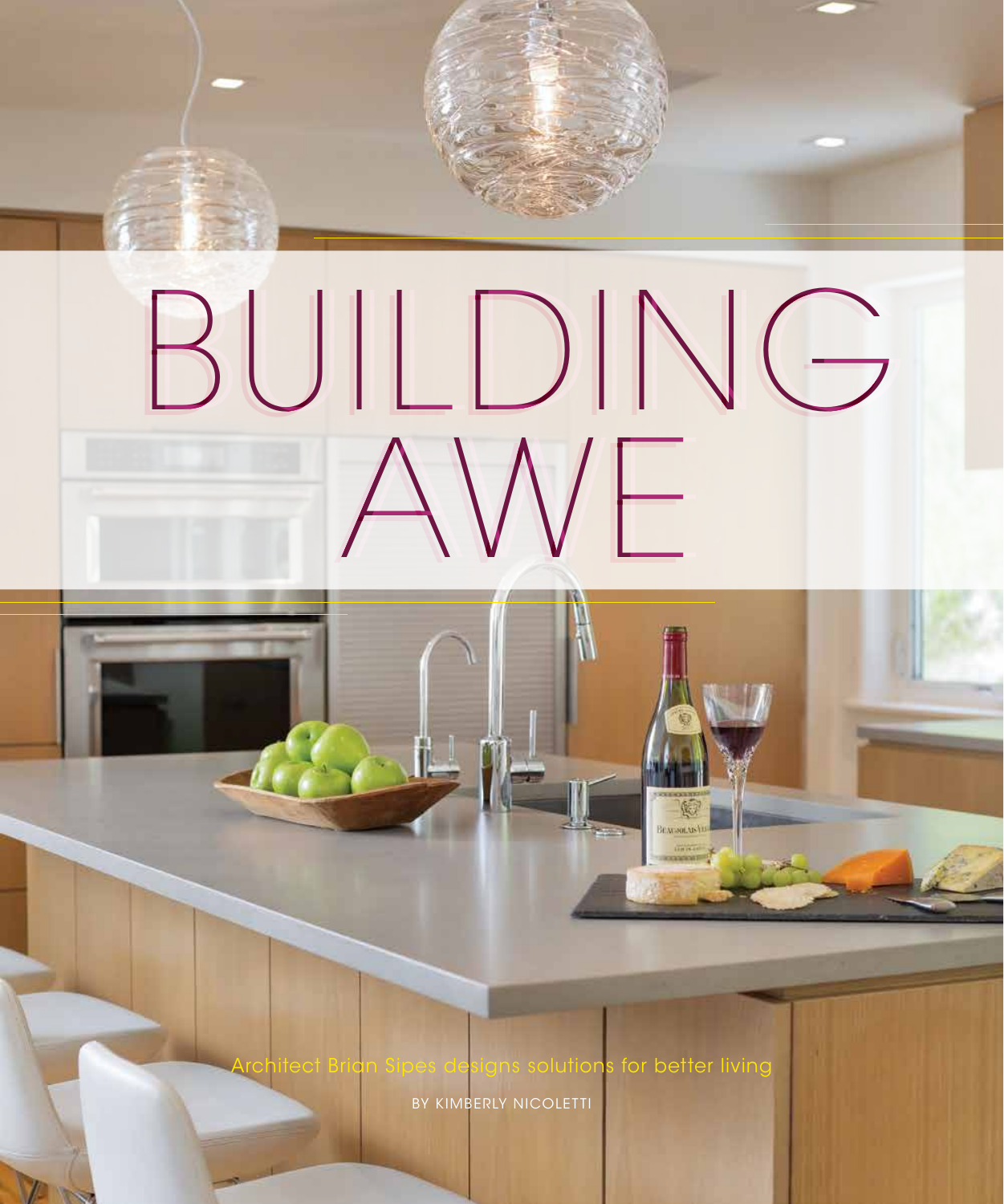

Fran Sipes believes<br>
architecture helps shape<br>
the human experience.<br>
Through Sipes Architects<br>
in Minturn, he strives to<br>
create a sense of wonder and awe rian Sipes believes architecture helps shape the human experience. Through Sipes Architects in Minturn, he strives to within clients as he accentuates natural surroundings through inspirational building designs.

In general, Sipes views the world as a "design problem," and for him, design is everything it's the thread that weaves the

natural environment, architecture, landscaping and interior design together, resulting in a cohesive whole. It's why, when people step into one of his commercial, sustainable residential or remodel projects, the building feels good.

"Architecture is so much more than the surface aesthetics," Sipes says.

While studying at University of Kansas, one of his professor's philosophies became deeply

ingrained in him; he learned to measure his success not only by how well a home or building functions and flows, but also by the statements it intuitively makes.

"Architecture should be silent until spoken to, and then it should be very articulate," Sipes says, quoting his college instructor.

Sipes has called the Vail Valley home for more than two decades. He joined the team at Zehren

and Associates in 1995, and then took a position in Denver at Rowland + Broughton in 2011. In 2014 he moved back to the valley and opened his own firm, Sipes Architects. Last summer he made the firm a partnership with Todd Biekkola, who he'd worked with previously.

"We have similar design philosophies, the same work ethic," he explains. And perhaps just as important, they're

WHEN THE SUBJECT OF LINKING A G<br>RFFK AROSE, HE ENSURED THE PROJE E, HE ENSURED T<br>MANY PFOPLE S AT THE TIME, MANY PEOPLE SIMPLY WANTED TO CONSTRUCT A LARGE PARKING LOT, BUT HE RESISTED<br>SKIERS TO SPEND TIME IN AVON AND D TIME IN AVO **ENTER THAN JUST DRIVE THROW**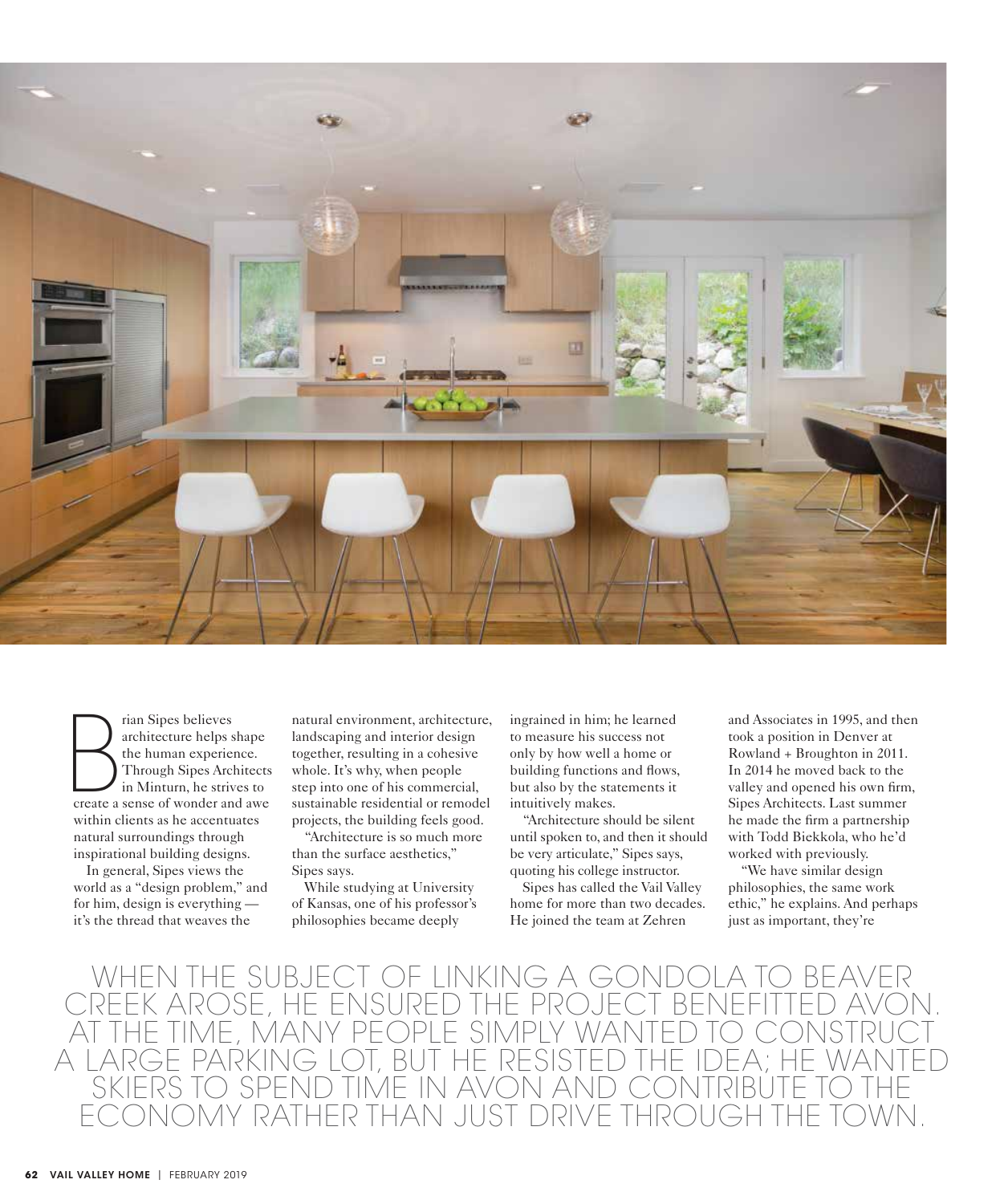



*During his tenure at Denver-based Rowland + Broughton, Sipes was principal designer and architect for the remodel of this private wine room in a home in Aspen. Originally a dark stone-veneered room, the team made it modern and light.*

## *opposite:*

*Architect Brian Sipes remodeled his own home in Minturn to be more in line with his design philosophies.*

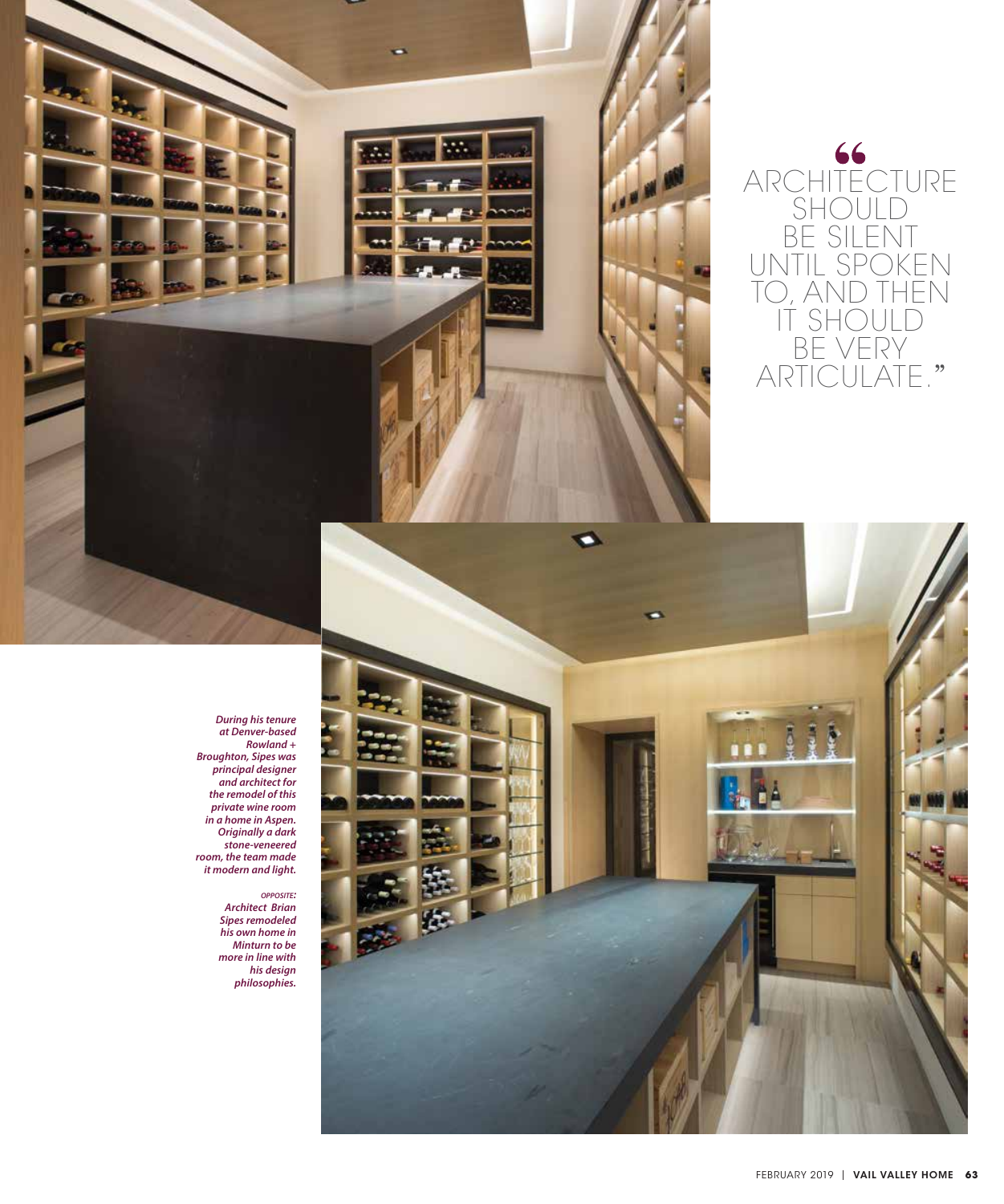



*For this project along the river in Minturn, an older log cabin received a modern addition for increased living space.* 

both Midwesterners of Scandinavian descent. "We are hoping to continue to grow and add one or two talented designers, plus an office manager this year."

## PROCESS OF EXPLORATION

He wants his projects to generate "ah-ha" moments, which usually emerge as he delves deeper into the three-dimensional form, always considering better ways to design it.

"I don't come to any predetermined solution quickly," he says. "I explore. (It's the difference between) finding more difficult solutions versus the easy way out."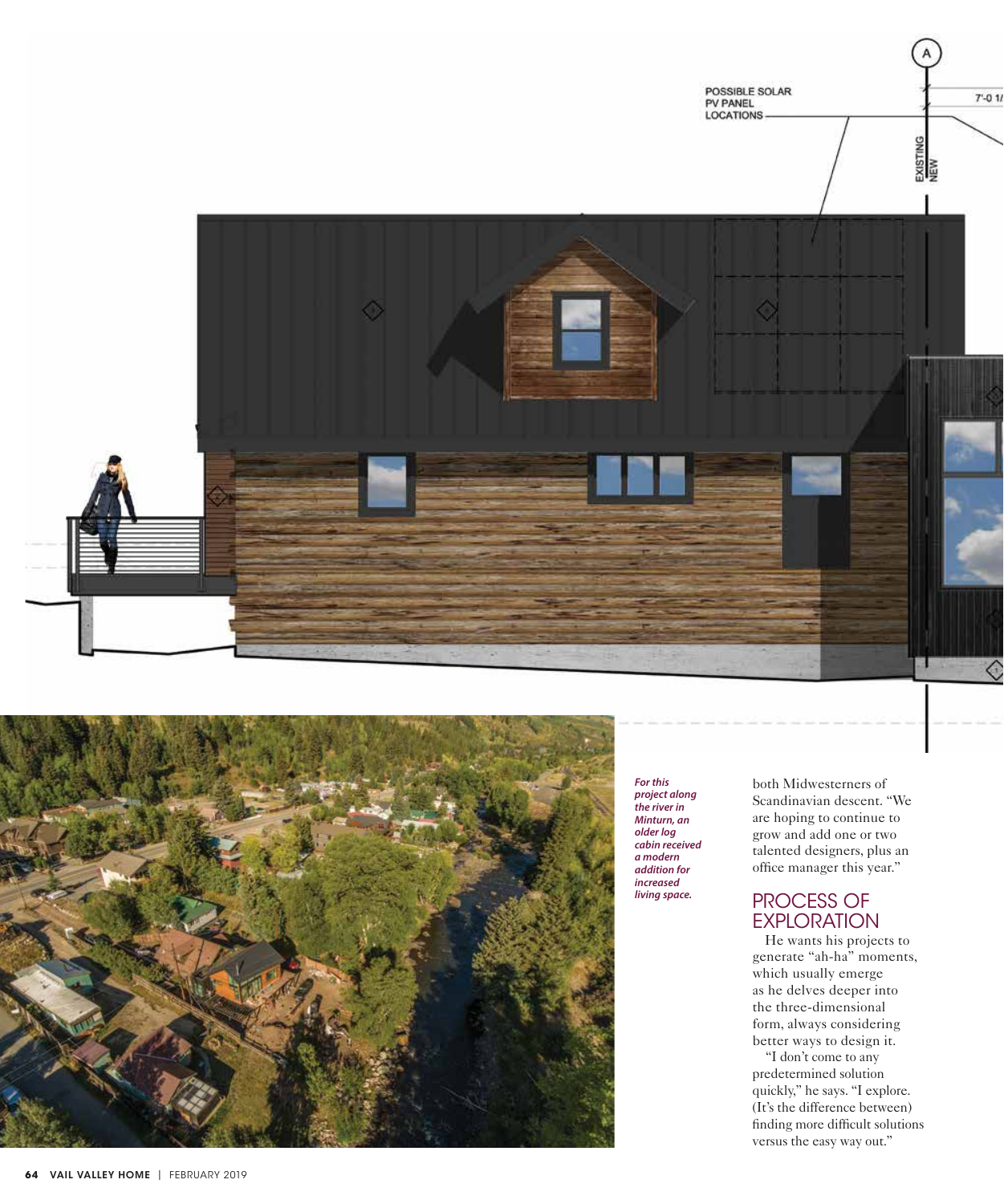

One simple example involved hanging a painting opposite a window, which allows light to alter the visuals of the art throughout the day.

"There are lots of little things to think about that aren't manifested in the drawings," he says. "You just have a feeling, which becomes that beloved little thing, like natural light through a window that does something."

Another example came in the form of Manor Vail Lodge. Rather than adding adjacent rooms next to the lodge, he asked, "what if we build over the existing structure?" The result: New spaces with incredible vistas that didn't end up obstructing neighbors' views.

Sipes also played around with

## l CURIOSITY IS THE FUEL THAT DRIVES OUR PRACTICE."

space vertically in a home in East Vail. Sipes had to wrestle with the problem that half of a main living space required it to sit 2 feet higher than the other half of the living space, due to the garage underneath. He broke up the space with one stair and gave the higher side a higher roofline. His clients love it because it separates the room into a kids' play area and an adult hang out, all within a shared, open room.

"My greatest joy is manifesting clients' dreams, and hopefully

inserting a few more dreams," he says.

One way he accomplishes this is through sustainability; he tries to utilize every opportunity to introduce sustainability, while integrating it in a way that benefits clients.

In adding to Walking Mountains Science Center, he designed three buildings scattered around the perimeter of open space, rather than just one large building; the layout mirrors the center's emphasis on the importance of the environment.

When Sipes served on Avon's Town Council for eight years, he thought critically about how any development would impact the entire community. Concerning affordable housing, he questioned what "affordable" means: Sure, contractors could build less expensive houses quickly, but he looked at the bigger picture, questioning whether lowerincome housing in Gypsum was ultimately "affordable" when so many jobs and services required a substantial drive up the valley.

When the subject of linking a gondola to Beaver Creek arose, he ensured the project benefitted Avon. At the time, many people wanted to simply construct a large parking lot, but he resisted the idea; he wanted skiers to spend